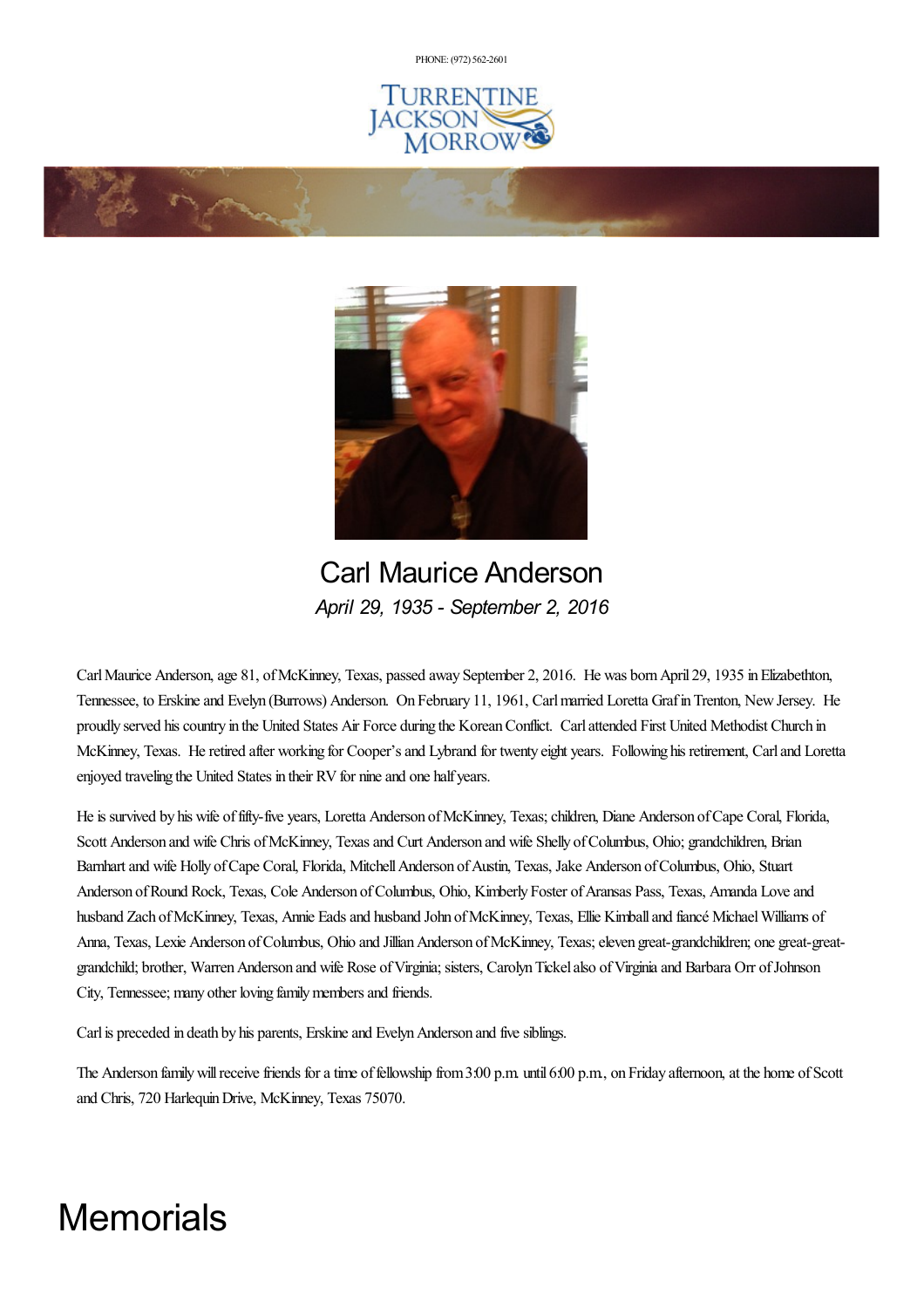*My friend, even though we knew you for such a short time you were a real joy to be around. We will miss your smiling face at the clinic. Denny, Scarlette and staff*

#### **DENNY DENTON, SEPTEMBER 28, 2016**

*Our thoughts are with you at this sad time.*

**KOREAN WAR VETERANS ASSOCIATION CENTRAL OHIO CHAPTER, SEPTEMBER 27, 2016** *Your Wings Were Ready, But Our Heart's Weren't Grandaddy! The Magnitude of how much he will be missed is beyond any words that can be easily Spoken,I have so many wonderful memories with Grandad & Loretta, I flew to Columbus, Ohio alone as a child & it was the Greatest Summer with Grandad & Loretta! My Continued Prayers for Love & Comfort go up for Our Entire Family & friends of Grandaddy,(Carl)??-- Gone to Soon But Never to be forgotten- Fly High Grandaddy, Heaven has Gained a Beautiful Angel. My Heart goes out to everyone-- Love You & Miss You Much Loretta- I pray for Peace & Comfort within your heart. Love Forever & Ever-- Kimberly Fostero* **KIMBERLY FOSTER, SEPTEMBER 18, 2016**

*Loretta: Diane and I were privileged and honored to share many years working with Carl in the Columbus office of Coopers and Lybrand. We found him to be a source of great council and support and a positive influence on all the professionals he came in contact with. He was our go to guy on staff recruiting, management and development issues. He was a great friend and will be missed. Our condolences to you and the family. Jim & Diane Moore* **JIM & DIANE MOORE, SEPTEMBER 14, 2016**

*Liebe Loretta, wir übermitteln Dir unsere tiefe Anteilnahme zu dem unerwarteten Ableben Deines geliebten Carl. Mit stillem Gruß >> Reimar und Uschi*

**REIMAR + USCHI DAHLER, BAD NAUHEIM, SEPTEMBER 12, 2016**

*Liebe Loretta, Deine tiefe Trauer über das unerwartete Ableben Deines geliebten Carl teilen wir und sprechen Dir unsere persönliche tiefe Anteilnahme aus. Dir alles Gute für die schwere zukünftige Zeit ohne Carl . Mit stillem Gruß an Dich und Deine Familie Reimar und Uschi*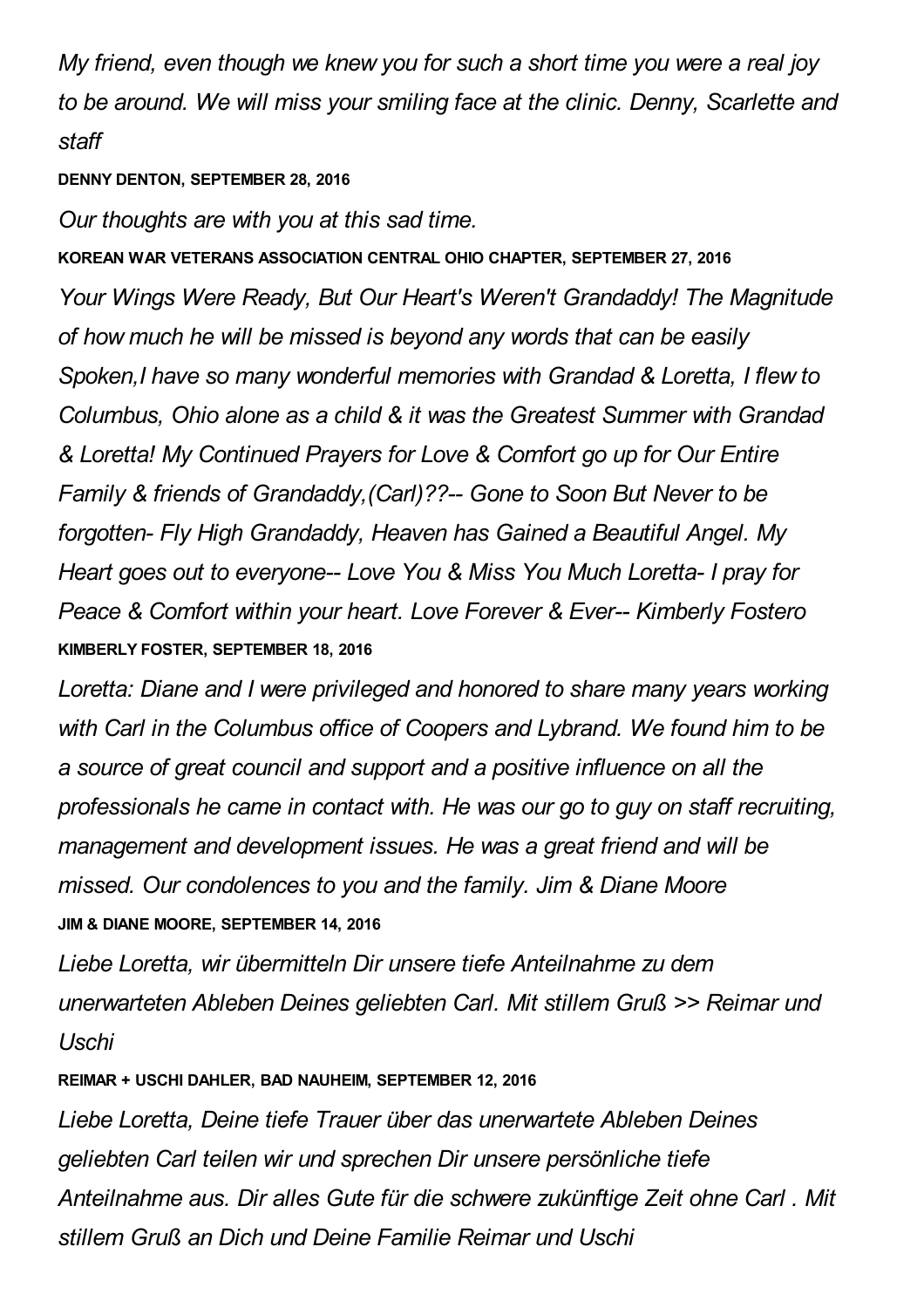#### **REIMAR UND USCHI DAHLER, BAD NAUHEIM, GERMANY, SEPTEMBER 12, 2016**

*So sorry to read in today's Dispatch of Carl's passing. Sending prayers to you and your family.. I sent Carolyn a copy of obituary from our paper.*

**ANN SHAY, COLUMBUS,OHIO, SEPTEMBER 11, 2016**

*Dearest Loretta, I am so truly sorry to hear about Carl. Please know you and your family are in my prayers. I'll be thinking about you. God bless you. Debbie* **DEBBIE CRAIG, SEPTEMBER 11, 2016**

*I enjoyed talking to Carl over the years at various McRATs' Monday meetings and events. He always made our conversations pleasant and interesting, particularly when talking abouthis RVing experiences. He will be missed by many.*

#### **GARY ANDERSEN, SEPTEMBER 9, 2016**

*My sincere condolences to families and friends of Carl. May you continue to find comfort in God's Word. Isaiah 25:8*

#### **MIKKI, SEPTEMBER 9, 2016**

*We are so sorry for you loss my friend. We will remember him with the kindest of thoughts & our prayers are with you & yours at this time. We will stay in contact & talk to you soon All our love & support at this sad time . Jan & Ed Holstein*

#### **ED & JANET HOLSTEIN, SEPTEMBER 9, 2016**

*God Bless/RIP. A heartfelt Thank YOU,Carl for your service in The United States Air Force,serving in The"NEVER Forgotten" Korean War.............. An d Semper Fi.........."The Eagle Has Landed"*

**HERB GUYER-SHARFENAKER USMC, SEPTEMBER 9, 2016**

*We are so very sorry for your loss. Please know that all of you are in our thoughts and prayers during this most difficult time.*

**DON & MARY NELKE CUNMINS, SEPTEMBER 8, 2016**

*We were so saddened to hear of the passing of our dear friend Carl.. We have known Carl and Loretta for almost all of there married lives and we cherished their friendship. We will miss Carl's infectious laugh and his wonderful story telling God Bless him and his loving family. Jane and Bob*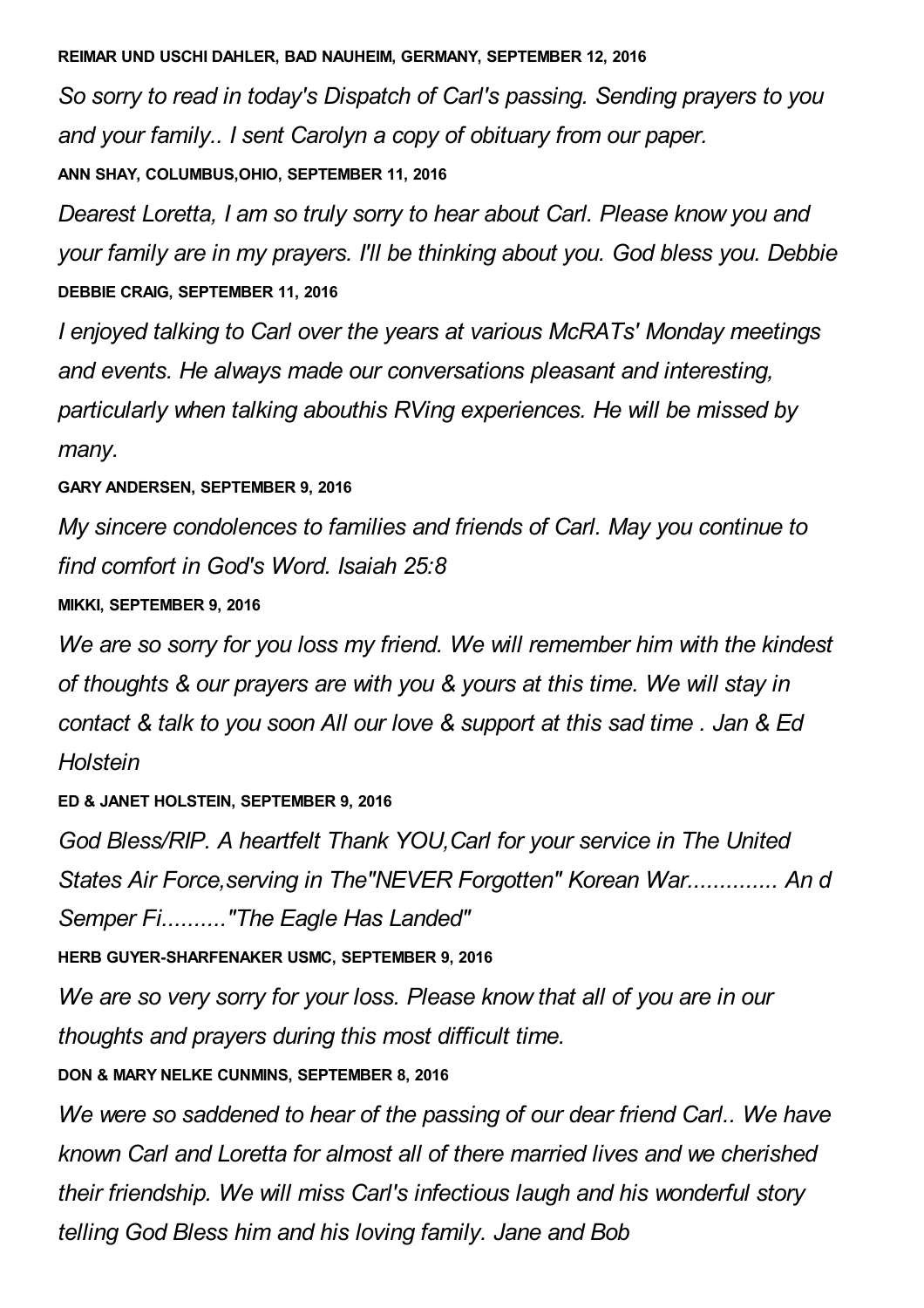*Dear Loretta: Pat and I were very sorry to hear of Carl's passing. We have a memory of meeting both of you for lunch when you were visiting several years ago and enjoyed it very much. May God bless you in this sad time.*

#### **BOB AND PAT GAUG, SEPTEMBER 7, 2016**

*I am sorry for your loss. God promises to do away with death in the future. Isaiah25:8.*

**J.SCOGGINS, SEPTEMBER 7, 2016**

*Family and friends. I am so deeply sorry to hear about your loss. I hope you can find comfort during this difficult time when you read John 5:28,29 and Psalms 37:11.*

### **A CARING NEIGHBOR, SEPTEMBER 7, 2016**

*So sorry to hear the news of Mr. Anderson. It was always a pleasure to see him at Curt and Shelly's! His spirit will live on in your memories. Love and prayers!*

**PAUL AND SHARON ZEIS AND FAMILY, SEPTEMBER 6, 2016**

*So sorry for you loss. My thoughts and prayers are with you and your family.* **PERLA PENA HASH, SEPTEMBER 6, 2016**

*I was so sorry to hear your sad news, Loretta. I will keep you and your family in my thoughts and prayers.*

## **JUDY BUERKLE, SEPTEMBER 6, 2016**

*I am so sorry that you all have said this goodbye for now and am holding you in prayer for God's peace, comfort and strength. Praise God for fulfilling the promise he made to your Dad in his baptism!*

**JODY AND MIKE NOBLE, SEPTEMBER 6, 2016**

*We are so very sorry for your loss. We have so many fond memories of Carl during our Ohio State get togethers. It was such an honor to know him. Sending many thoughts and prayers to you and your family.* **JON AND VICKI MACKIE, SEPTEMBER 6, 2016**

*Always enjoyed our visits and loved the twinkle in Mr. Anderson's eye. Those quiet ones are always taking notes on the rest of us! Best of all, he was so*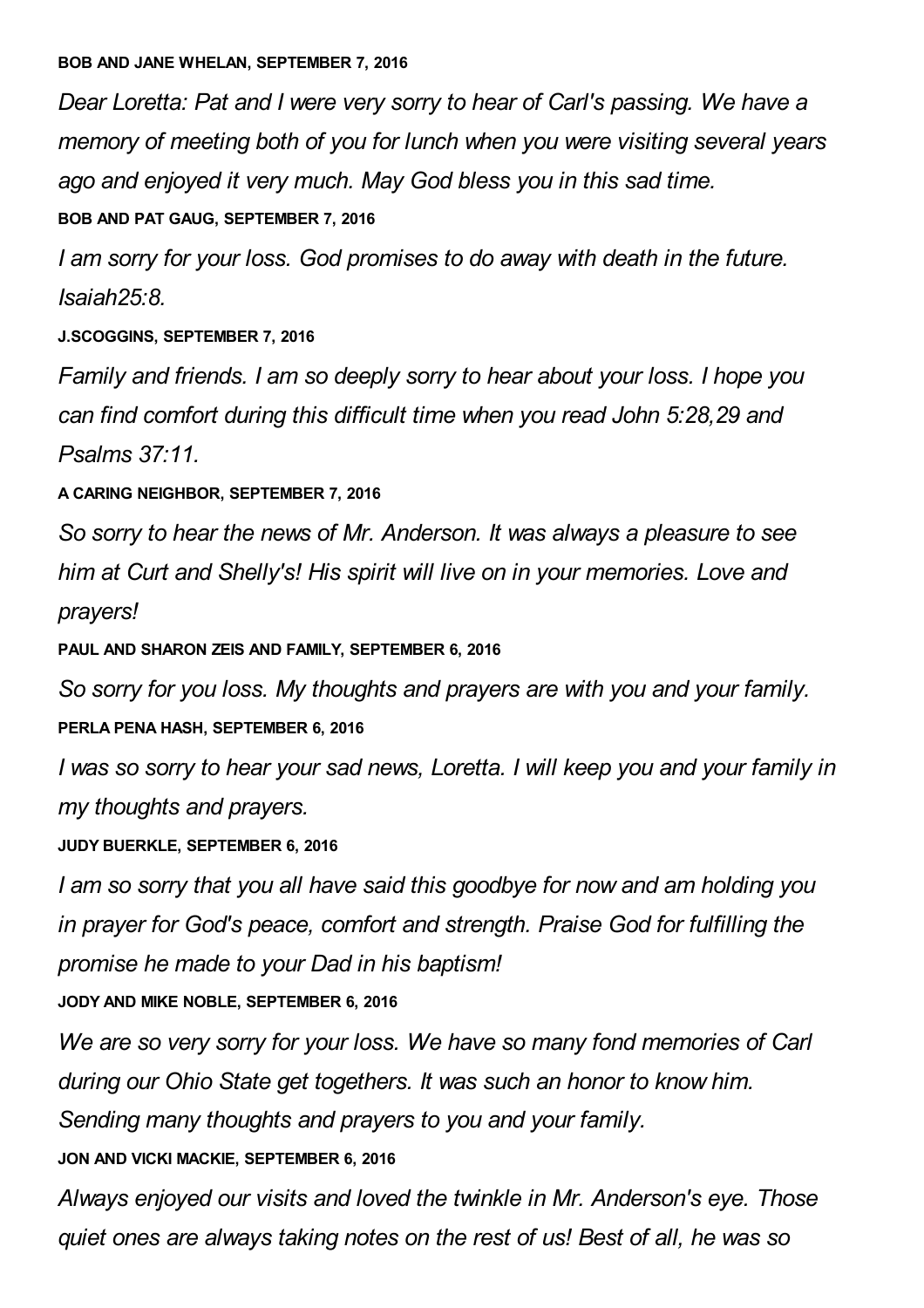*obviously proud of his family. He was an honorable man who will be missed. May your memories give you some measure of comfort.* **DAVID AND AMY SKIDMORE AND FAMILY, SEPTEMBER 6, 2016**

*I am so sorry for your loss.*

**JUDY EDWARDS, SEPTEMBER 5, 2016**

*So sorry for you Loretta and your family. What a wonderful legacy Carl has left in his children. God bless you. Tim and Debbie Gilmore*

**TIM AND DEBBIE GILMORE, SEPTEMBER 5, 2016**

*Hi Carl, I was sorry to hear of your passing. We only met at McRats on Monday's Coffee Talk, but I sure enjoyed our conversations. Rest easy my friend. Bruce*

**BRUCE SINGER, SEPTEMBER 5, 2016**

*I saw Carl off and on most weeks, for over eight years, when we played ping pong and pool. We used to have some intense ping pong games as we both hated to loose. I will miss our times together. You had a serious demeanor but under that you were a kind and generous person. I loved the challenge, to try to make you laugh and succeeded on many occasions. I am sorry that you had to go, because I was not done enjoying your company. Good by ole' friend Loretta, I will miss him too, he was a good guy. Kit*

**KIT BONHAM, SEPTEMBER 5, 2016**

*I'm very sorry to hear of your loss. May the promise at Revelation 21:3,4 give you hope and comfort during this difficult time.*

**VICTORIA CLAY, SEPTEMBER 5, 2016**

*Condolences,,J Hudson,,Mcrats*

**J HUDSON, SEPTEMBER 5, 2016**

*I had the privilege and joy to be one of Carl's friends for over 30 years. He was a man of great integrity and strength with a soft side for his family and friends. Carl was a wise man whose wisdom grew out of a life time of experiences that few get to have. I learned a long time ago that if one were smart enough to take his advice, you could never go wrong. I will miss my old friend. Sissy and I send our love and condolences to his family. Sam Roberts - - Tampa*